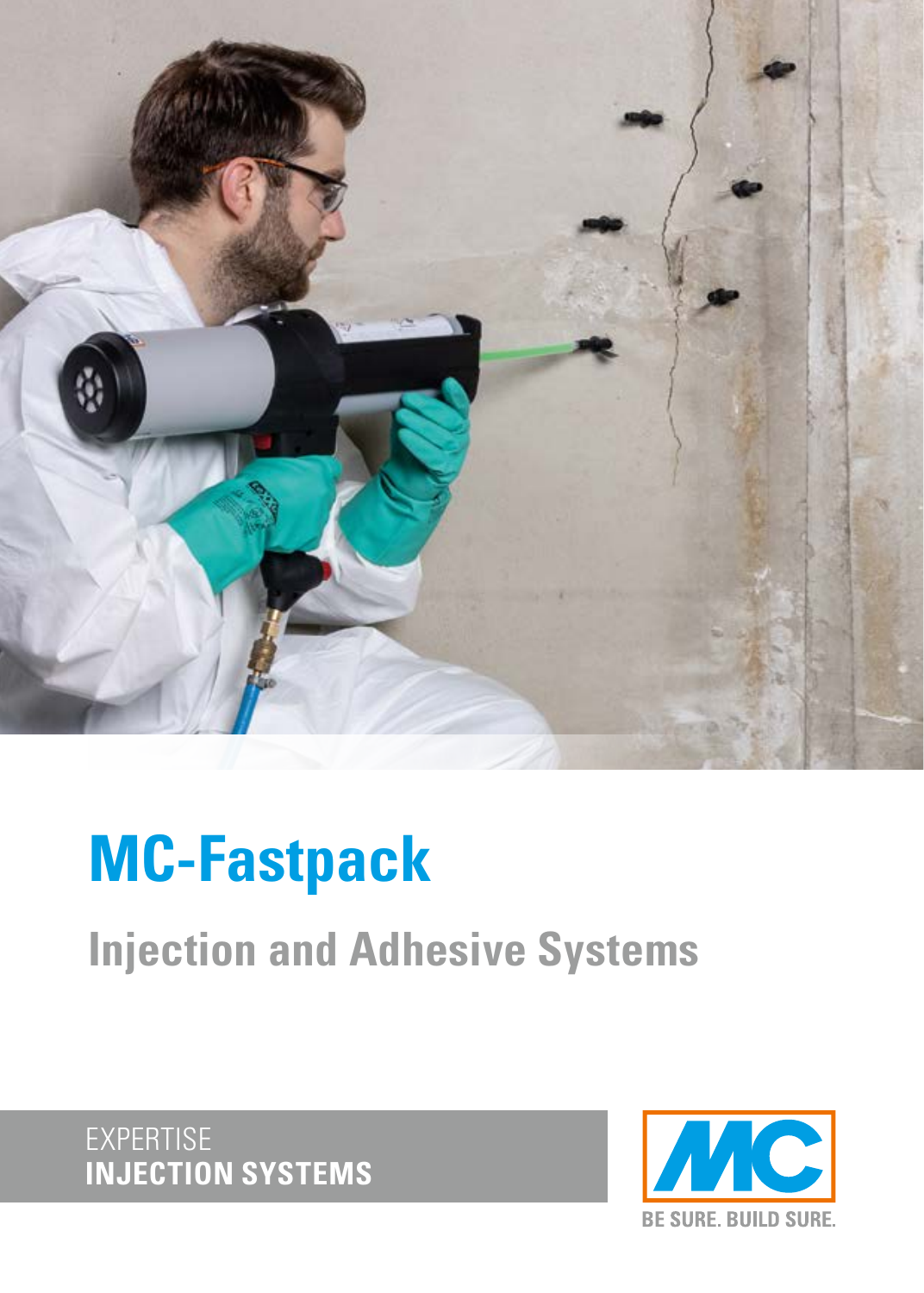### **Contents**

| Page                                     |
|------------------------------------------|
|                                          |
| <b>MC-Fastpack system</b>                |
|                                          |
|                                          |
|                                          |
|                                          |
|                                          |
| The MC-Fastpack Power-Tool dispenser 8-9 |
| <b>Applications and products</b>         |
|                                          |
|                                          |
| Water stoppage and reinforcing 12        |
| Water stoppage and cavity filling  13    |
|                                          |
|                                          |
| <b>User instructions</b>                 |
|                                          |
| Cartridge sleeve replacement 18-19       |
|                                          |
| <b>Technical information</b>             |
|                                          |

### **MC-Fastpack – compact, reliable, fast**

The MC-Fastpack system offers numerous technical and economic advantages for a wide range of injection and adhesion applications in the construction industry.

Repair jobs can be performed safely and fast with this professional 2-component technology. And, offering a range of reactive resins, the MC-Fastpack system is quickly ready for use.

- Sealing of cracks, cavities and joints
- $\blacksquare$  Reprofiling and patching of surfaces
- Bonding of packers, pull-off heads/stubs, fixing dowels, wall plugs, anchors and components
- $\blacksquare$  Immediate stoppage of partial water ingress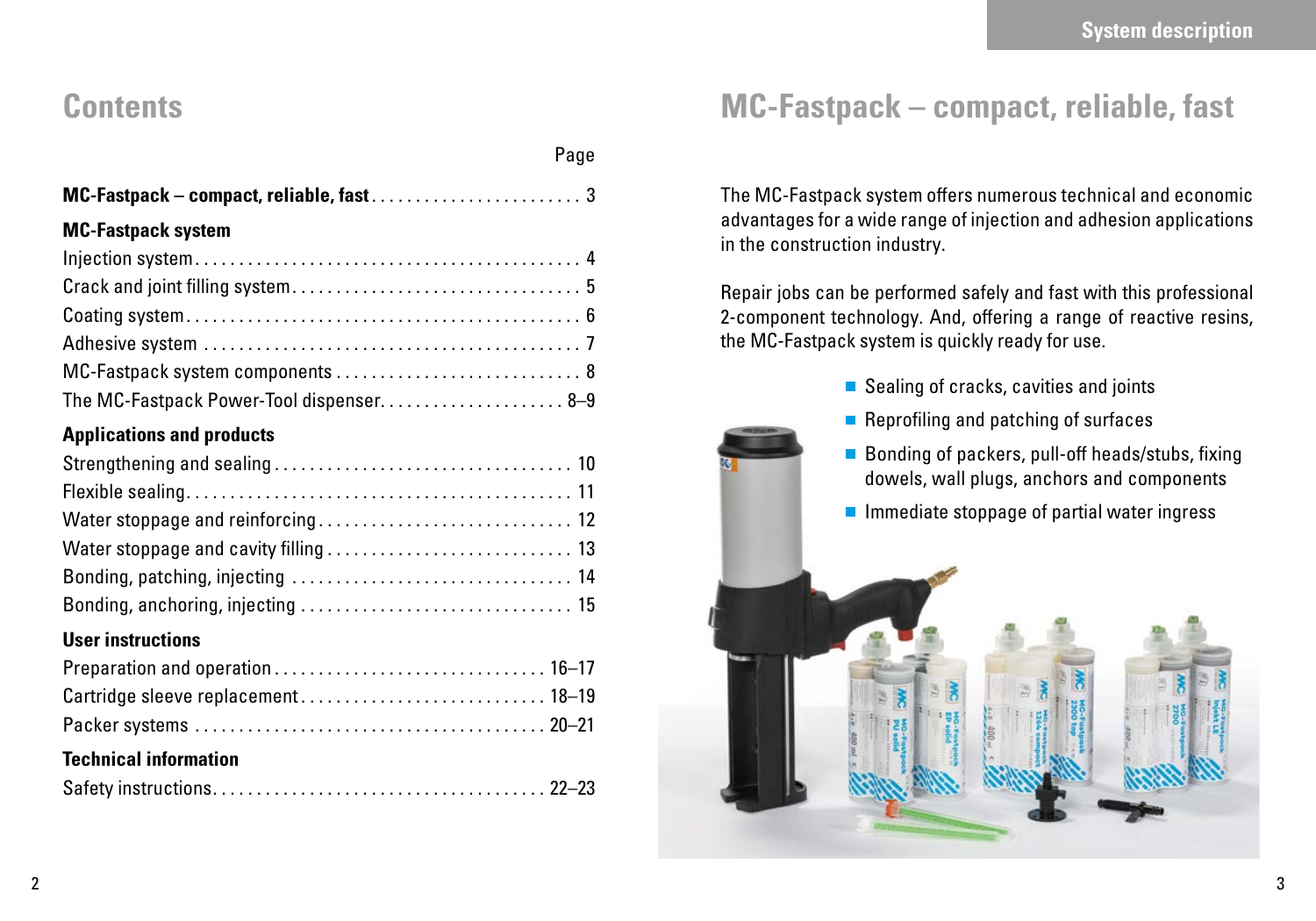

#### **Injection system**

Almost every civil engineering or building construction project involves injection work of some kind. Often, it is just minor jobs, albeit ones that need to be done quickly with assured reliability. From flexible with MC-Fastpack 2300 top to rigid with MC-Fastpack 1264 compact, the MC-Fastpack system offers a suitable solution for all standard injection applications.

With 2-component cartridge technology and the MC-Fastpack Power-Tool dispenser, high-quality injection resins can be applied to a professional standard. Once injection starts, the ideal flow behaviour of the resins already becomes apparent at low pressure. The system is completed by bore and adhesion packers together with the requisite adhesive and sealant materials.

## **Injection system Crack and joint filling system**



#### **Filler compound for wide cracks and joints**

The MC-Fastpack system eliminates a lot of the manual work otherwise required for the filling of wide cracks or joints with synthetic resins. This is because, with the MC-Fastpack system, the mixing of the resin components and the injection operation are performed together in the same cycle.

The filler materials can thus be directly introduced into the cracks or joints requiring treatment. And the 2-component technology means that rapidly setting resins can also be employed – thus ensuring that components become ready for use or operation within just a short time.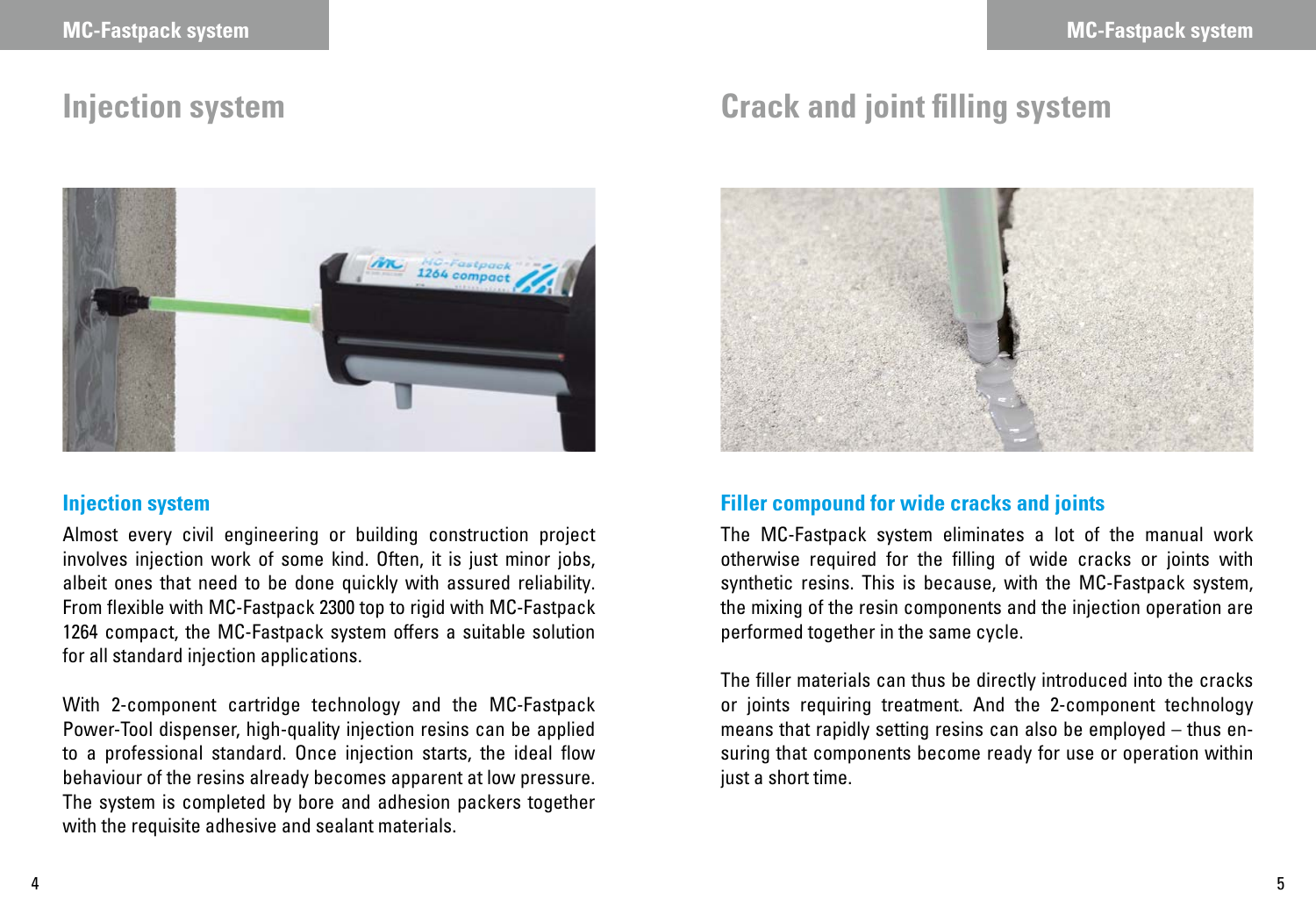

#### **Auxiliary products for coating systems**

Coatings serve to protect cracked components. However, problems often arise with regard to their crack-bridging capability and the danger of rising damp. The preliminary treatment of cracks with an injection material such as MC-Fastpack 1264 compact or a thixotropic adhesive such as MC-Fastpack PU solid ensures coating success.

Patching and partial reprofiling can be performed with minimum effort when using MC-Fastpack adhesives. The two pseudoplastic reaction resins MC-Fastpack PU solid and MC-Fastpack EP solid are quick and efficient to apply. Their good stability also ensures that they can be readily used on vertical and overhead surfaces. With their short curing times, these speciality adhesives become fully resilient and loadable within a short period.

### **Coating system Adhesive system**



#### **Adhesive system for packers, pull-off heads/stubs, fixing dowels, wall plugs, anchors and components**

The specialty adhesives MC-Fastpack PU solid and MC-Fastpack EP are suited to a wide range of typical construction-related applications. With their high strength values, MC-Fastpack adhesives create strong bonds between different building materials. They are thus also ideal for attaching tensile adhesion strength testing devices (pull-off heads or stubs) as well as for adhesive-bonding component assemblies.

MC-AnchorSolid E820 is also available for the bonding of anchoring devices used in structurally relevant applications. This Fastpack product has building authority approval for bonding steel rod and bar with diameters of 8 to 20 mm in concrete.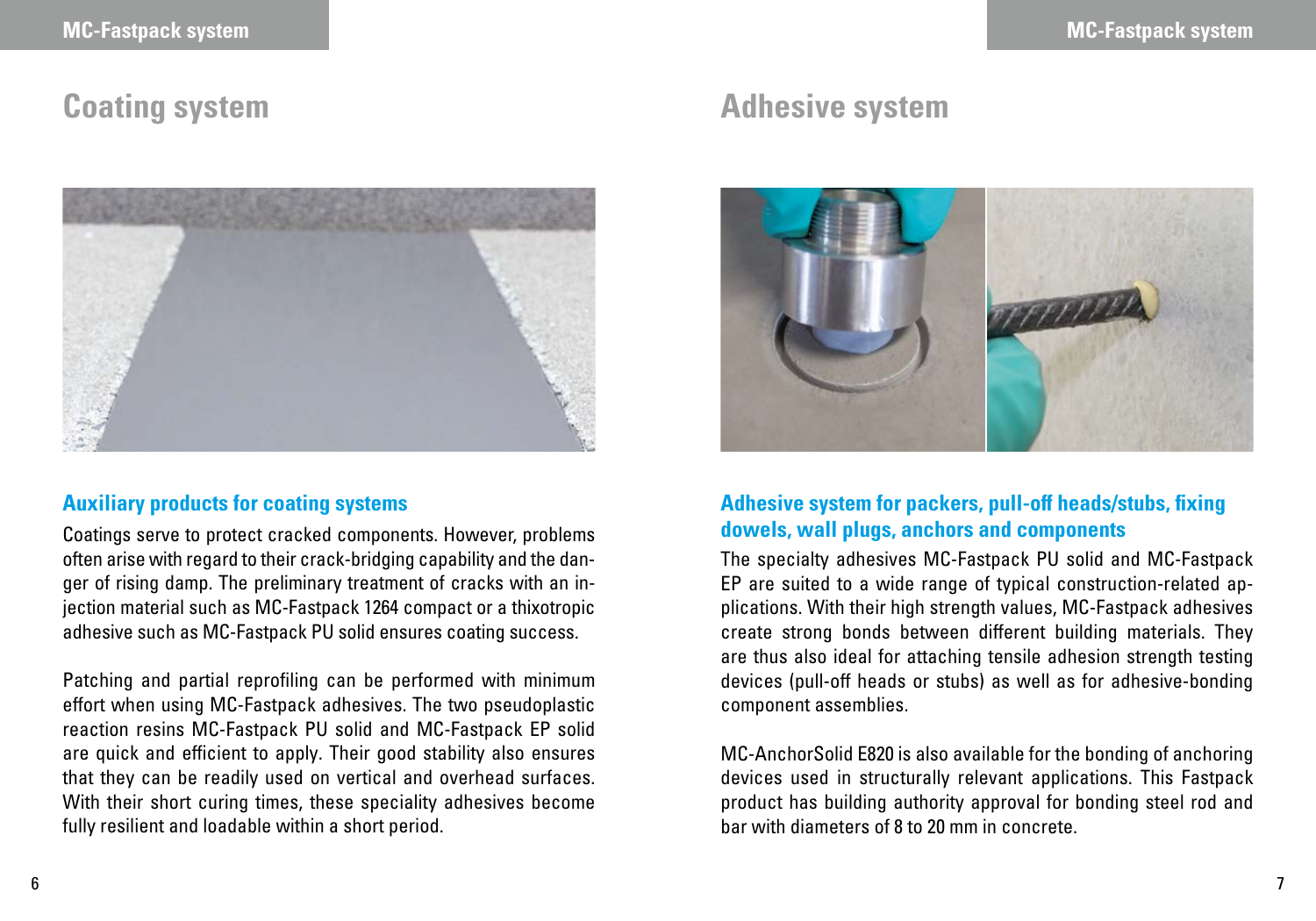### **MC-Fastpack system components**

|                              | RECORD PORT |  |  |
|------------------------------|-------------|--|--|
| MC-Fastpack 1264 compact     |             |  |  |
| MC-Fastpack 2300 top         |             |  |  |
| MC-Fastpack 2700             |             |  |  |
| <b>MC-Fastpack Injekt LE</b> |             |  |  |
| <b>MC-Fastpack PU solid</b>  |             |  |  |
| <b>MC-Fastpack EP solid</b>  |             |  |  |
| <b>MC-AnchorSolid E820</b>   |             |  |  |

- $1) > 0.3$  mm
- $2) > 0.1$  mm
- $3$ ) > 1.0 mm

#### **MC-Fastpack Power-Tool: Technical properties**

| <b>Characteristic</b>           | <b>Unit</b>                       | <b>Value</b> |
|---------------------------------|-----------------------------------|--------------|
| Mixing ratio                    | Parts by volume $1:1/2:1$ and 4:1 |              |
| Air requirement                 | l/min                             | approx. 3    |
| Max. air intake pressure        | har                               |              |
| Max. operating pressure         | har                               | 6 ጸ          |
| Continuous sound pressure level | -dB                               | < 83         |
| Weight                          |                                   | 25           |
| Max. cartridge content          |                                   |              |

The MC-Fastpack Power-Tool is supplied with all the components you need for on-site operation.

- MC-Fastpack Power-Tool dispenser **1**
- **2** Ready-fitted tray for holding cartridges for mixing ratios of 1:1 and 2:1
- Additional tray incl. accessories for holding **3** cartridges for mixing ratios of 4:1
- Setting tool for MC-Hammer Packer LP 12 **4**
- Instruction handbook **5**
- MC-Fastpack Power-Tool case **6**

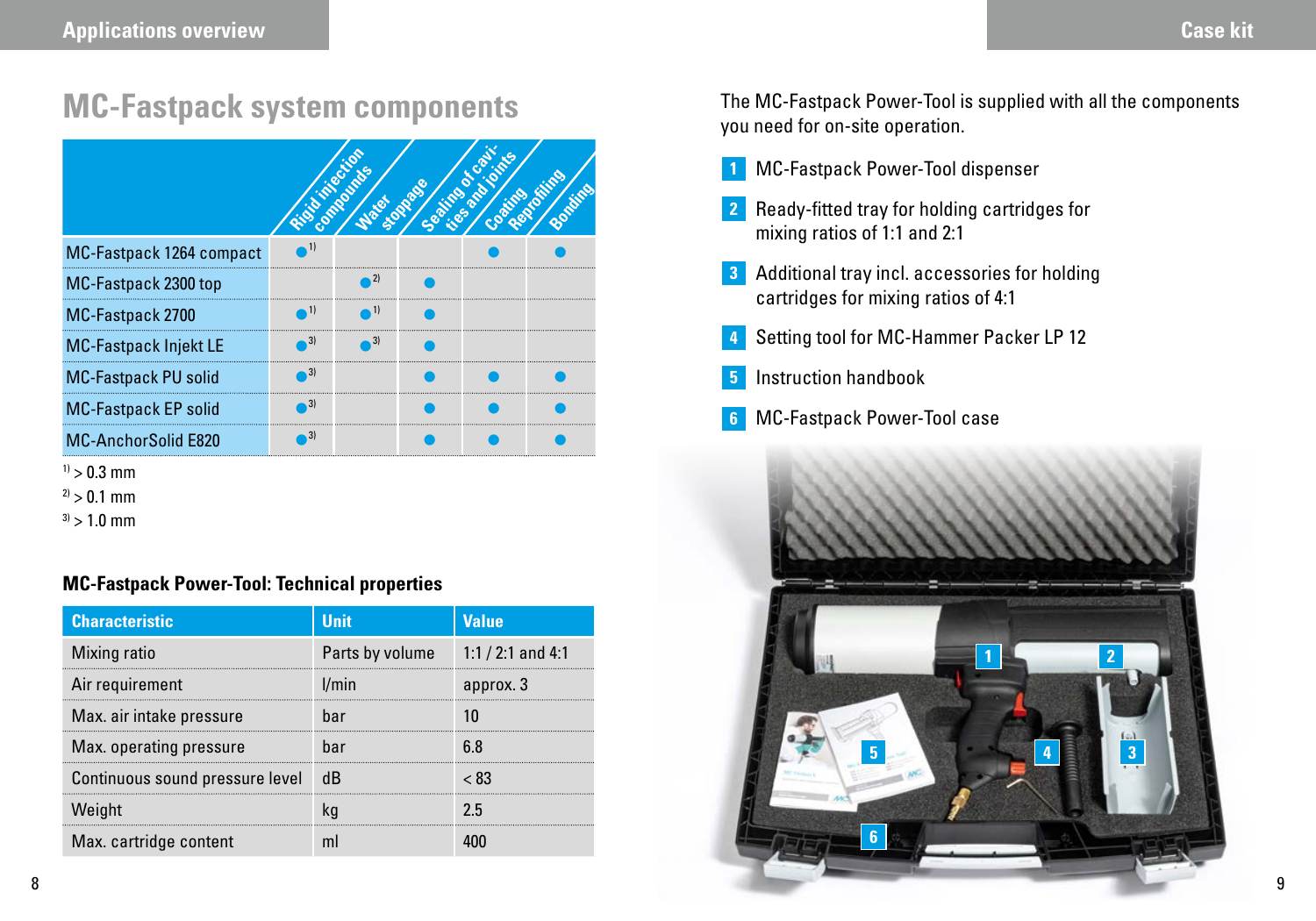## **Strengthening and waterproofing – reinforced concrete, masonry**

#### **MC-Fastpack 1264 compact**

#### **Product properties**

- **Low-viscosity epoxy resin**
- Moisture-tolerant
- **Penetrative action**
- Fast-curing, even under dynamic loading
- High tensile and compressive strength
- CE-compliant to EN 1504-5
- $\blacksquare$  High chemical resistance



#### **Areas of application**

 $\blacksquare$  Rigid filling of cracks, joints and cavities in buildings and civil and structural engineering structures under both dry and damp conditions

## **Flexible sealing – reinforced concrete, masonry, foundation soil**

### **MC-Fastpack 2300 top**

#### **Product properties**

- **Low-viscosity polyurethane resin**
- Water-displacing action
- $\blacksquare$  High ductility
- Flexible at low temperatures
- CE-compliant to EN 1504-5
- Hygienically harmless in contact with soil and groundwater
- High chemical resistance



#### **Areas of application**

- Ductile sealant for cracks, joints and cavities in buildings and civil and structural engineering structures
- Waterproofing of hydraulic structures, sewerage structures and structures in contact with groundwater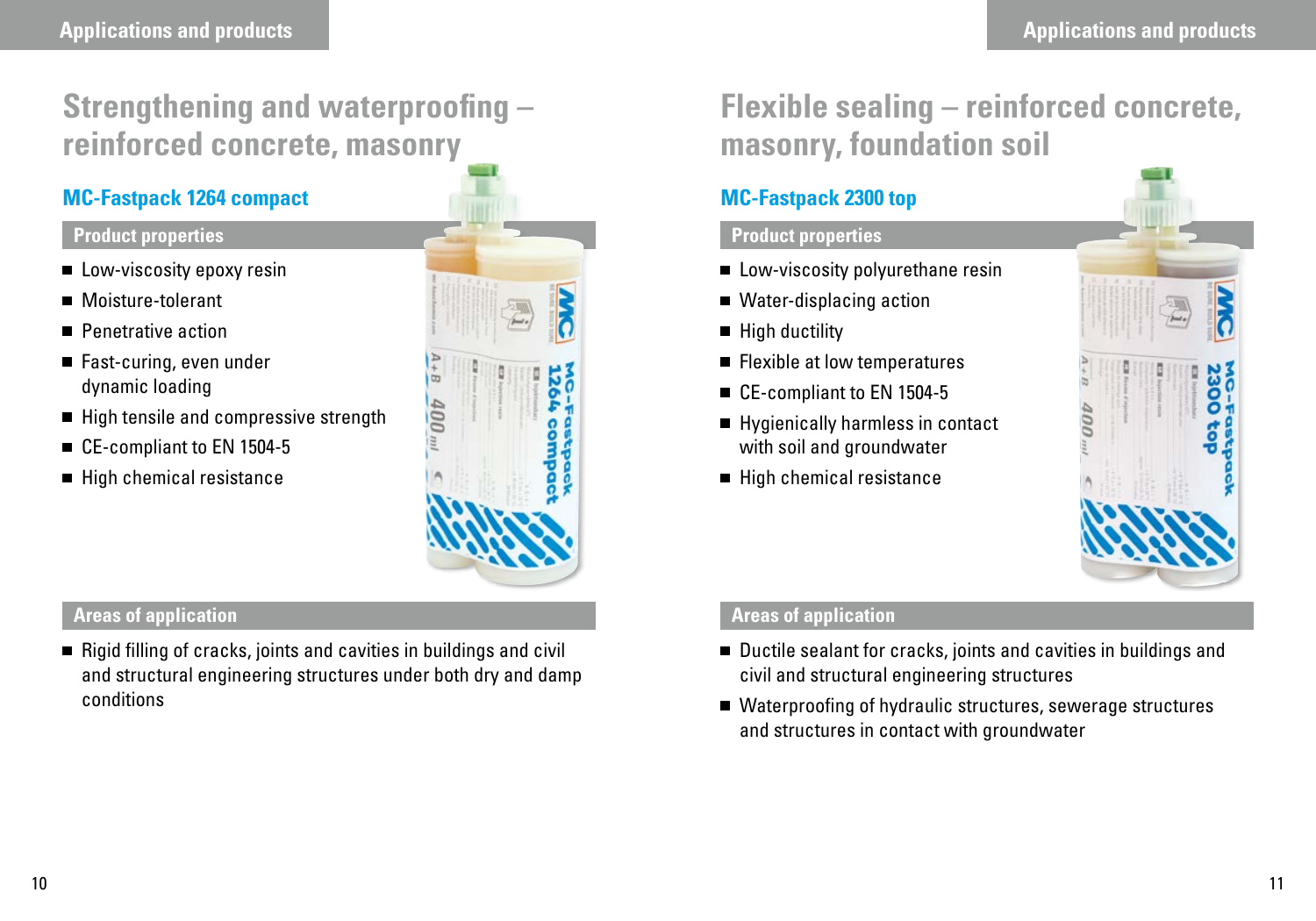### **Water stoppage and reinforcing – reinforced concrete, masonry, foundation soil**

#### **MC-Fastpack 2700**

#### **Product properties**

- Low-viscosity polyurethane resin
- **Highly reactive**
- Fast-curing
- Firmly resilient
- Foams in contact with water



#### **Areas of application**

- Sealing of cracks, joints and cavities, and reinforcement of buildings and civil and structural engineering structures
- Waterproofing of hydraulic structures, sewerage structures and structures in contact with groundwater

### **Water stoppage and cavity filling – reinforced concrete, masonry, foundation soil**

### **MC-Fastpack Injekt LE**

#### **Product properties**

- **Low-viscosity polyurethane resin**
- **Highly reactive**
- Rapid expansion
- Very fast curing times
- Firmly resilient
- Hygienically harmless in contact with soil and groundwater



#### **Areas of application**

- Stoppage of water ingress
- Sealing cracks, joints and small cavities
- **Filling voids**
- Consolidation of foundation soil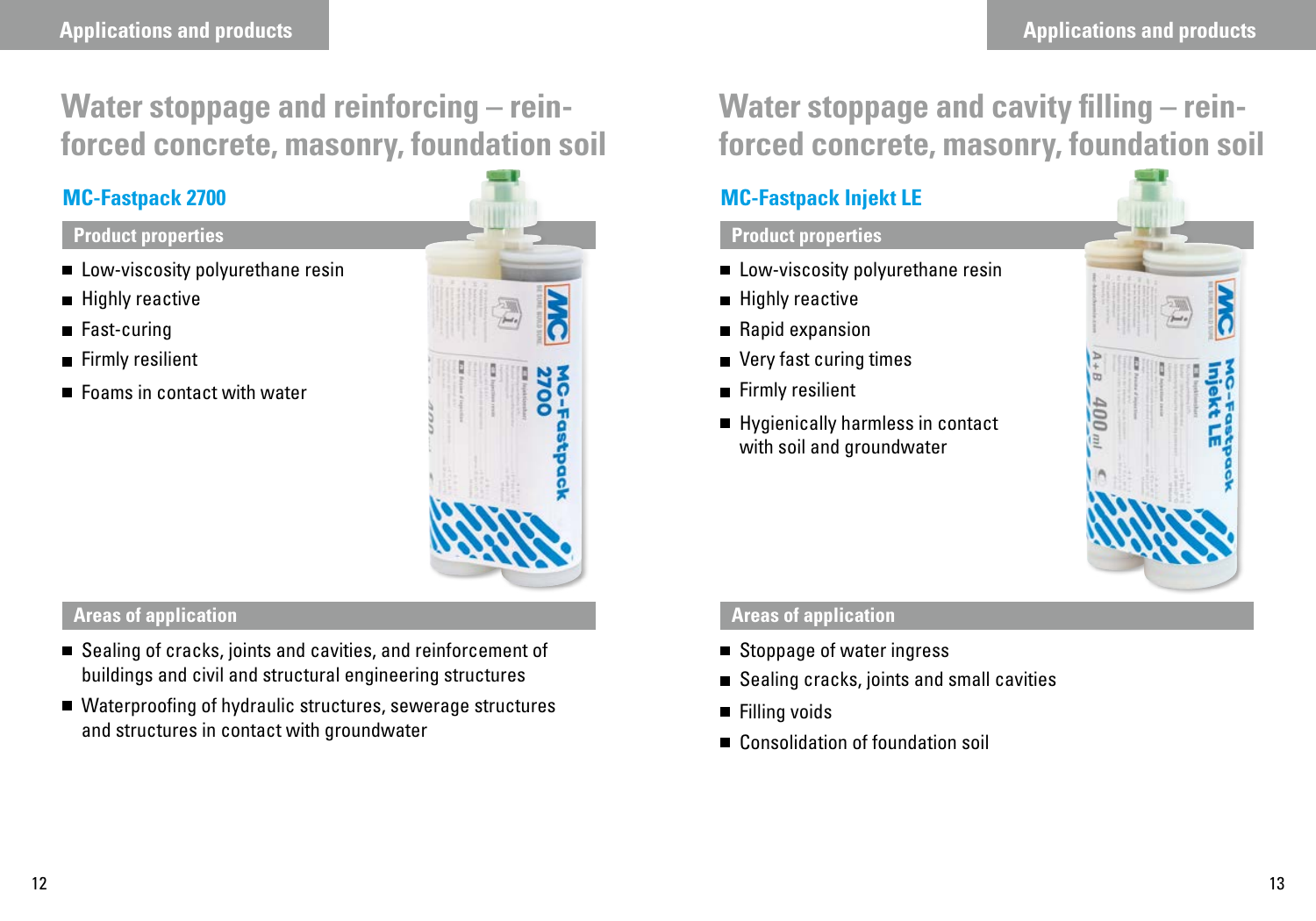## **Bonding, patching, injecting – reinforced concrete, masonry**

### **MC-Fastpack PU solid**

#### **Product properties**

- Thixotropic polyurethane resin
- Trowelable, including for overhead application
- Fast-curing
- Good adhesion on mineral and metal substrates
- $\blacksquare$  Firmly resilient



#### **Areas of application**

- Bonding of mineral and metallic building materials and also certain plastics
- Bonding of adhesion packers for injection work
- Closing of joints and wide cracks
- Patching of dynamically stressed cracks
- Sealing / levelling of voids, apertures and spalled areas

## **Bonding, anchoring, injecting – reinforced concrete, masonry**

### **MC-Fastpack EP solid**

#### **Product properties**

- Thixotropic epoxy resin
- Moisture-tolerant
- Fast-curing
- Suitable for overhead application
- Low working temperature
- Good adhesion
- High tensile and compressive strength

### **Areas of application**

- Bonding of mineral and metallic building materials and also certain plastics
- Bonding of adhesion packers for injection work
- Closing of joints and wide cracks
- Patching of structurally stressed cracks
- Sealing / levelling of voids, apertures and spalled areas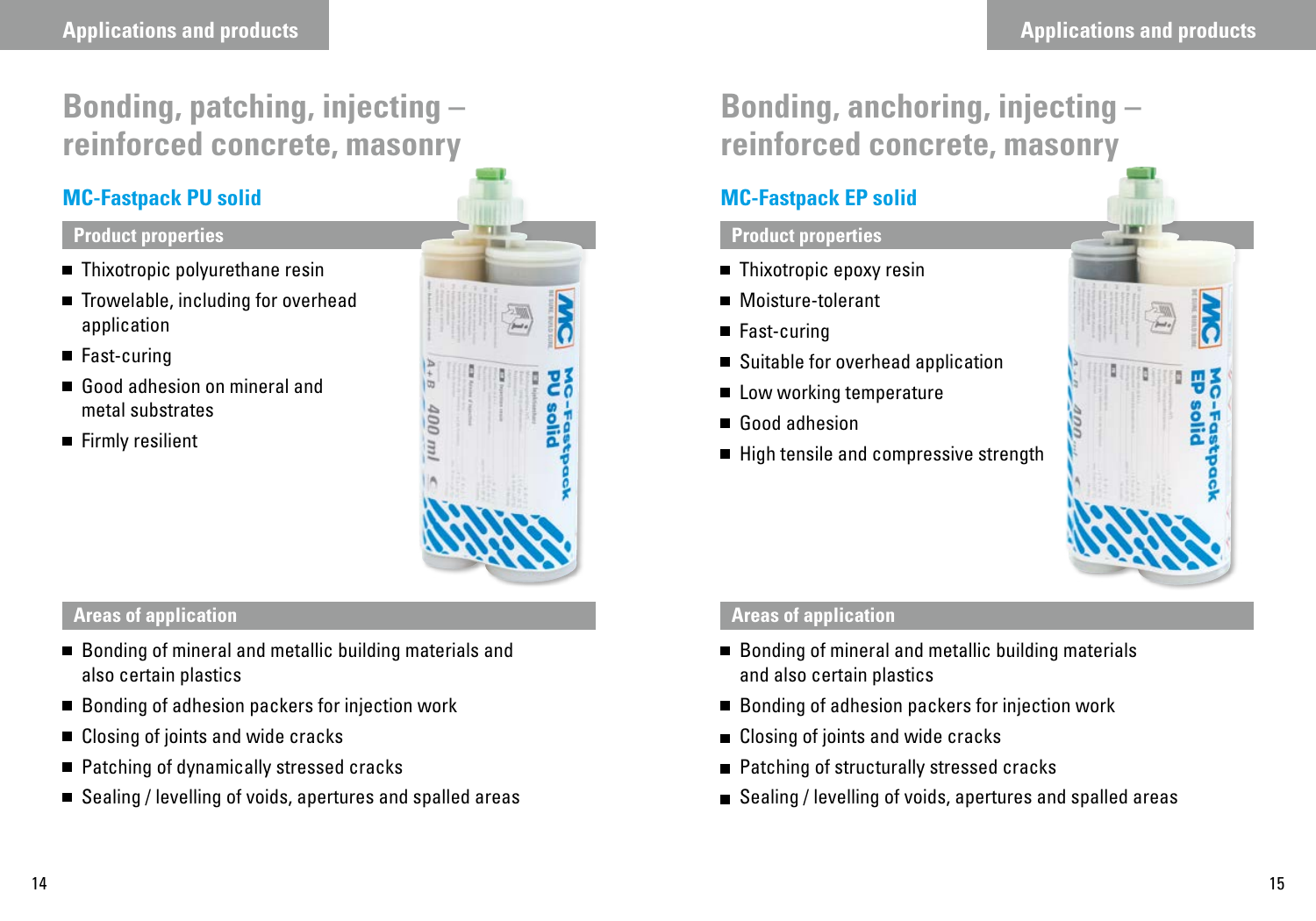### **Preparation Operation**



**1.** Unscrew retaining nut and **2.** Fit static mixer nozzle and **1.** Connect air compressor. remove lock washer.



**2.** Fit static mixer nozzle and secure with retaining nut.





**2.** Set air pressure limit at regulating valve.



**3.** Check the cartridge tray for correct mixing ratio.



**4.** Insert cartridges in the MC-Fastpack Power-Tool dispenser.



 $\frac{16}{17}$  17  $\frac{17}{17}$  17  $\frac{17}{17}$  17  $\frac{17}{17}$  17  $\frac{17}{17}$  17  $\frac{17}{17}$  17  $\frac{17}{17}$  17  $\frac{17}{17}$  17 **3.** Insert mixer nozzle in the packer inlet spigot. Hold firmly in position and press trigger to inject.



**4.** Actuate the pressure release button before switching to the next packer and also before any cartridge replacement.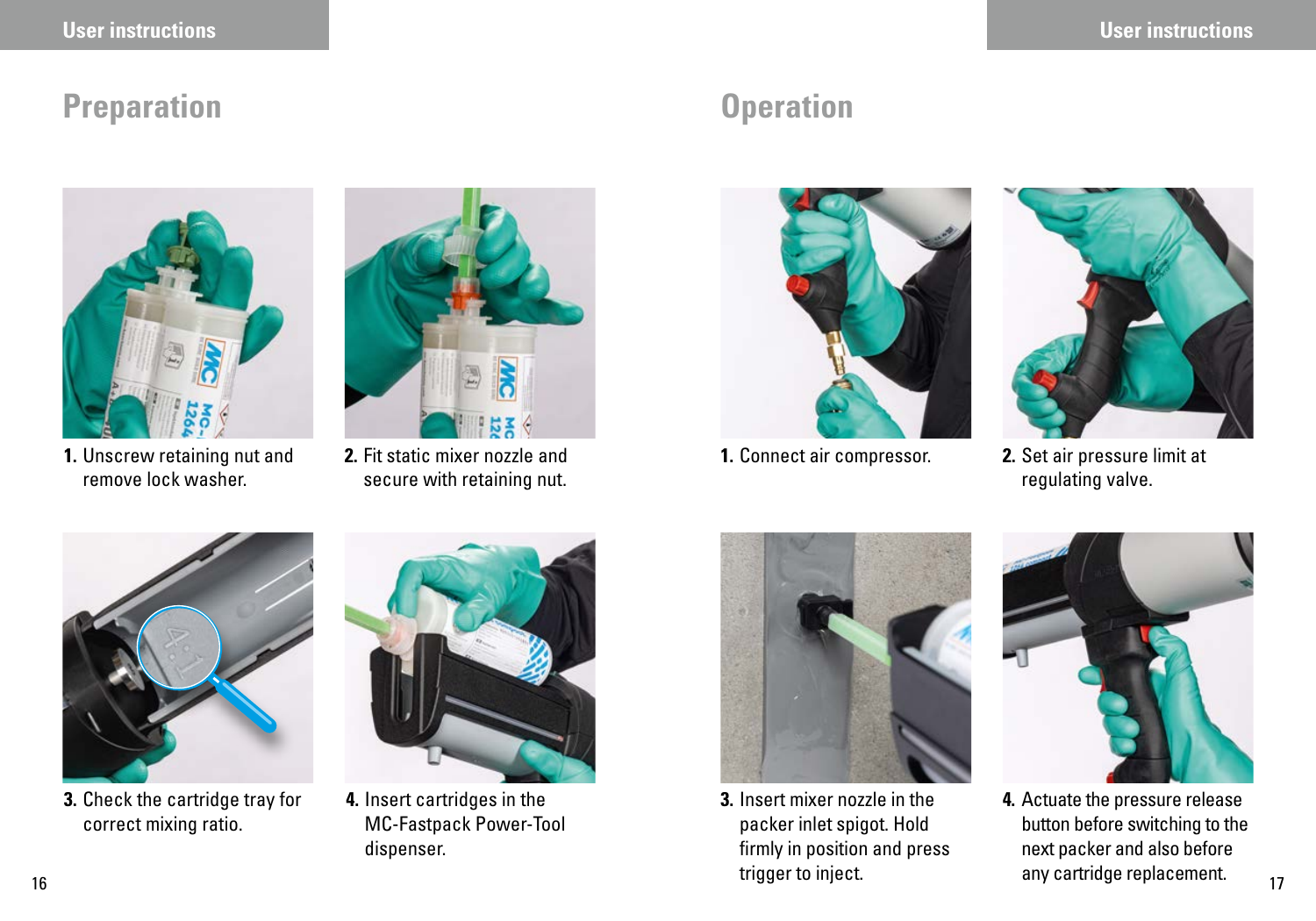### **Cartridge tray replacement**



The MC-Fastpack Power-Tool dispenser is supplied ready-fitted with a tray for holding cartridges for mixing ratios of 1:1 and 2:1.

In order to be able to use cartridges with a mixing ratio of 4:1, the case kit contains a second cartridge tray including a plunger disc exchange set.

Replace the bottom plunger disc before fitting the new cartridge tray: Larger plunger disc for mixing ratios 1:1 and 2:1; Smaller plunger disc for mixing ratio 4:1 (see page 19).



**1.** Press the cartridge shell upwards and remove it.



**2.** Undo the plunger screws and remove the plunger discs.



18 **18 ISO 1992 - 1993 - 1994 - 1994 - 1995 - 1996 - 1996 - 1996 - 1996 - 1996 - 1996 - 1996 - 1996 - 1996 - 1 3.** Insert and screw down the appropriate plunger discs matching the selected cartridge tray.



**4.** Insert the required cartridge tray and press down so that the retaining clips engage.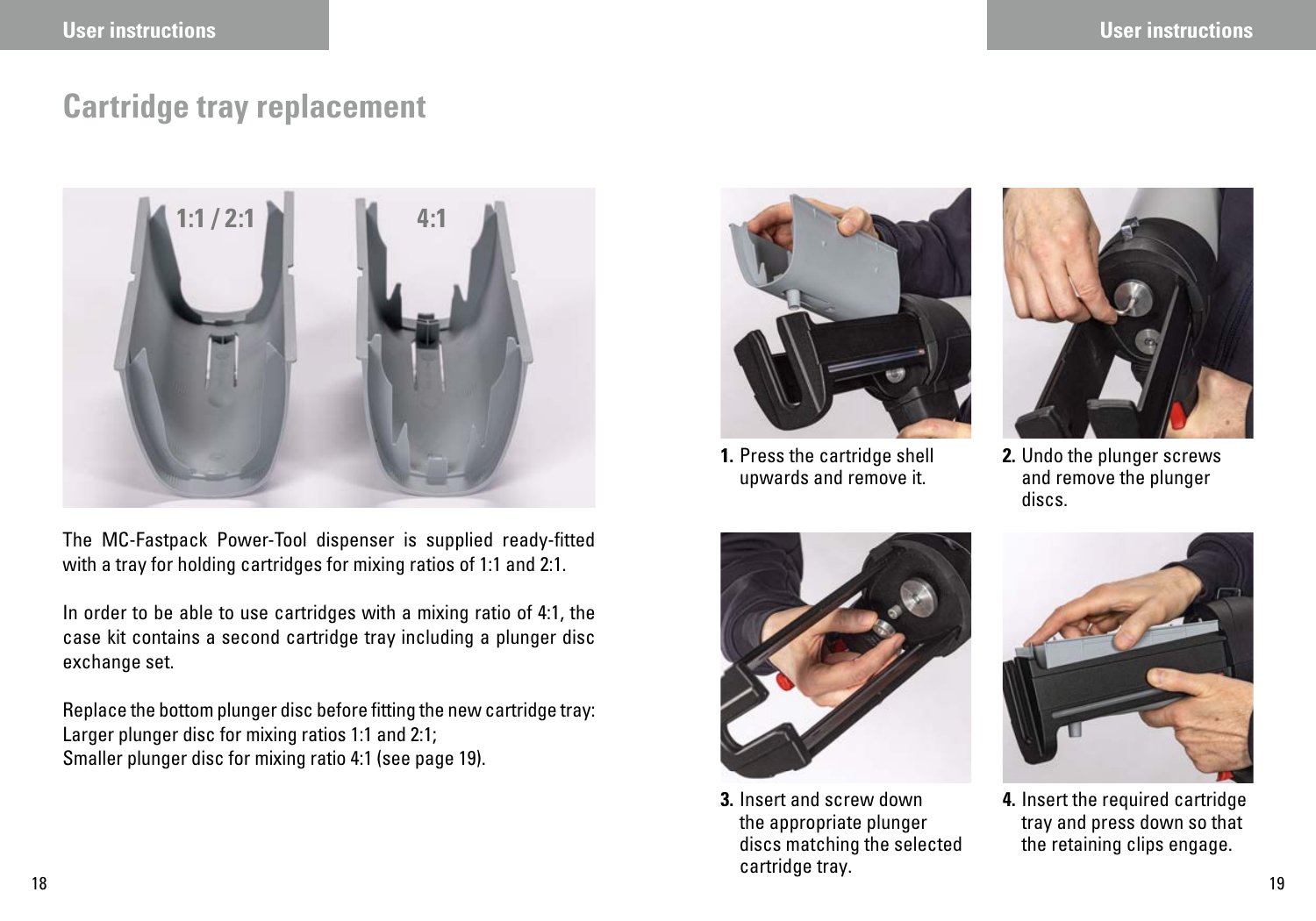

#### **MC-Hammer Packer LP 12**

#### **Product properties**

The MC-Hammer Packer LP 12 is inserted in bores drilled to a diameter of 12 mm. As a rule, these need to be placed alternately at an angle of approx. 45° along the crack, so that the crack is crossed in the middle of the component cross section. The spacing of the bores / packers will depend on the depth of the crack. When hammering the packers into the bores, ensure that the inlet spigot is protected with a setting tool. Once injected, knock off the spigot so that the packer is flush with the surrounding surface.

The inlet spigot of the packer is dimensioned so that the tip of the cartridge mixer nozzle can be inserted under manual pressure. As injection proceeds, keep applying firm manual pressure to this plug-in connection (see page 17).

#### **Technical Data Bore** Ø 12 mm **Valve** integrated, self-closing **Inlet spigot** Ø 7 mm ID **Max. injection approx.** 50 bar **Material** Plastics

### **Bore packers Adhesion packers Adhesion packers**



#### **MC-Surfacepacker LP**

#### **Product properties**

MC-Surfacepacker LP packers are bonded directly over the crack. The crack line and the packer footprints are fully filled and covered with the sealant material. The spacing of the adhesion packers will depend on the depth of the crack.

The packers feature a shutoff slide valve and a quick-release connector. The inside diameter is dimensioned so that the nozzle tip of the mixer can be inserted under manual pressure into the packer inlet spigot.

| <b>Technical Data</b> |                     |  |
|-----------------------|---------------------|--|
| <b>Adhesion</b>       | $\varnothing$ 50 mm |  |
| Valve                 | Slide valve         |  |
| <b>Inlet spigot</b>   | Quick-release       |  |
| <b>Max.</b> injection | approx. 30 bar      |  |
| <b>Material</b>       | Plastics            |  |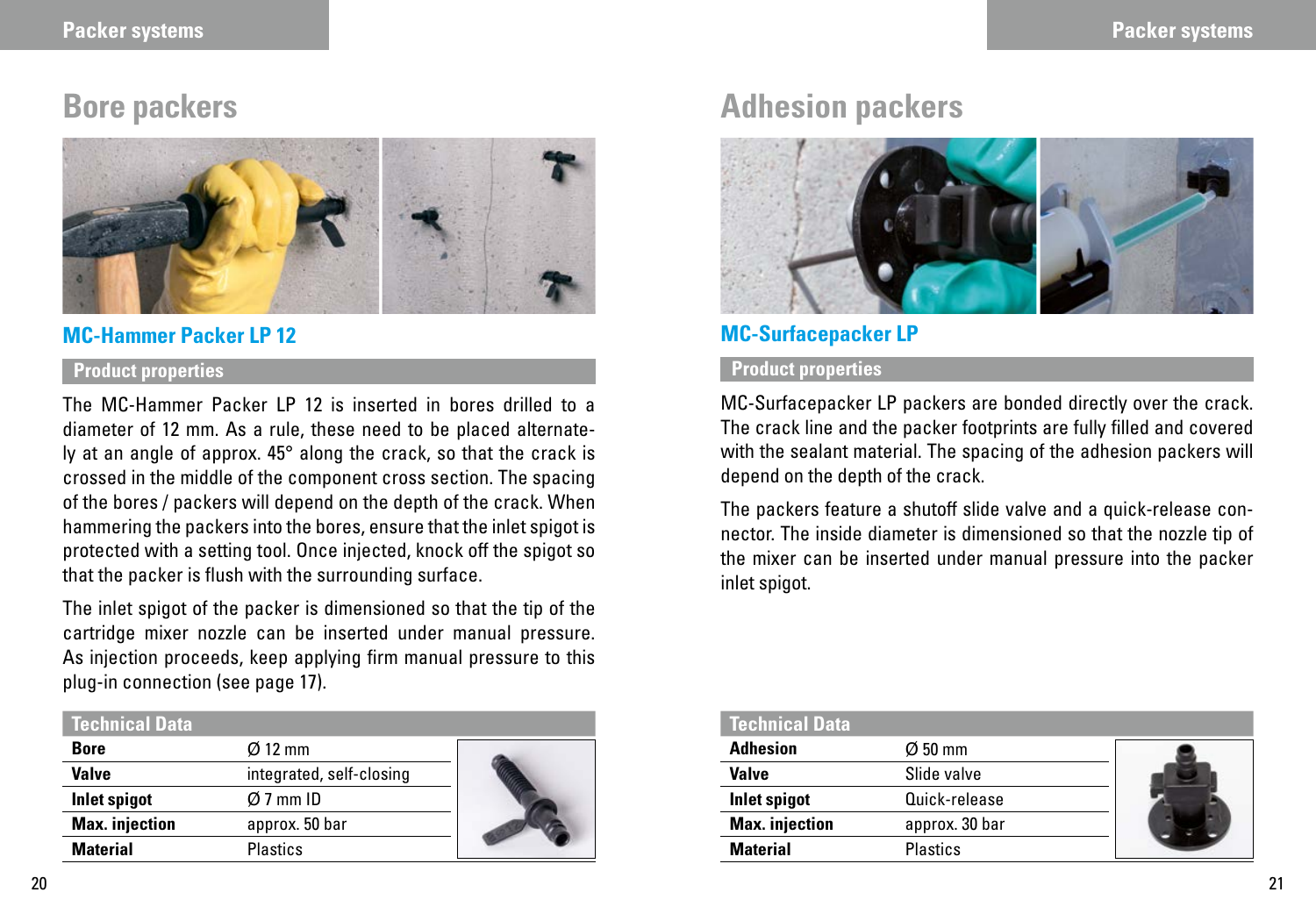### **Safety instructions**

**Please ensure you carefully read through the operating manual of the MC-Fastpack Power-Tool dispenser! You will find the operating manual in the kit case or at www.mc-bauchemie.de**



Correct functionality and operational safety can only be ensured if users are familiar with and observe all safety instructions in the operating manual.

The MC-Fastpack Power Tool bears the CE mark in compliance with the relevant European directives. The MC-Fastpack Power-Tool must not be used until the operating procedure and the instructions described in the operating manual have been read and understood. The MC-Fastpack Power-Tool operates under pressure.

If the pressure is too high, unintentional escape of injection materials or adhesives, bursting of the cartridges or fracturing of the MC-Fastpack Power Tool may occur, with the potential for serious injury to persons and damage to property.

Tampering with or modification to MC-Fastpack Power-Tool by persons not authorised by the manufacturer, as well as non-observance of the safety regulations detailed in the operating manual, is dangerous and can lead to accidents causing serious injury and/or material damage.

The MC-Fastpack Power-Tool dispenser has been developed for mixing and dispensing material from double chamber cartridges manufactured by MC-Bauchemie. Other or additional applications are deemed non-intended use. Compliance with the instructions in the operating manual is mandatory to satisfy intended use requirements.

Personal protective equipment designed for working with chemical substances under pressure must be worn. Compliance with the hazard warnings and safety advice pertaining to the reactive resins used as published in the respective technical data sheets and safety data sheets is obligatory.

#### **Applicable directives, codes and standards**

| 2006/42/EG: | <b>Machinery Directive</b>           |
|-------------|--------------------------------------|
| 2014/68/EU: | <b>Pressure Equipment Directive</b>  |
| ISO 8573-1: | <b>Compressed Air Purity Classes</b> |

The original operating manual is written in German.